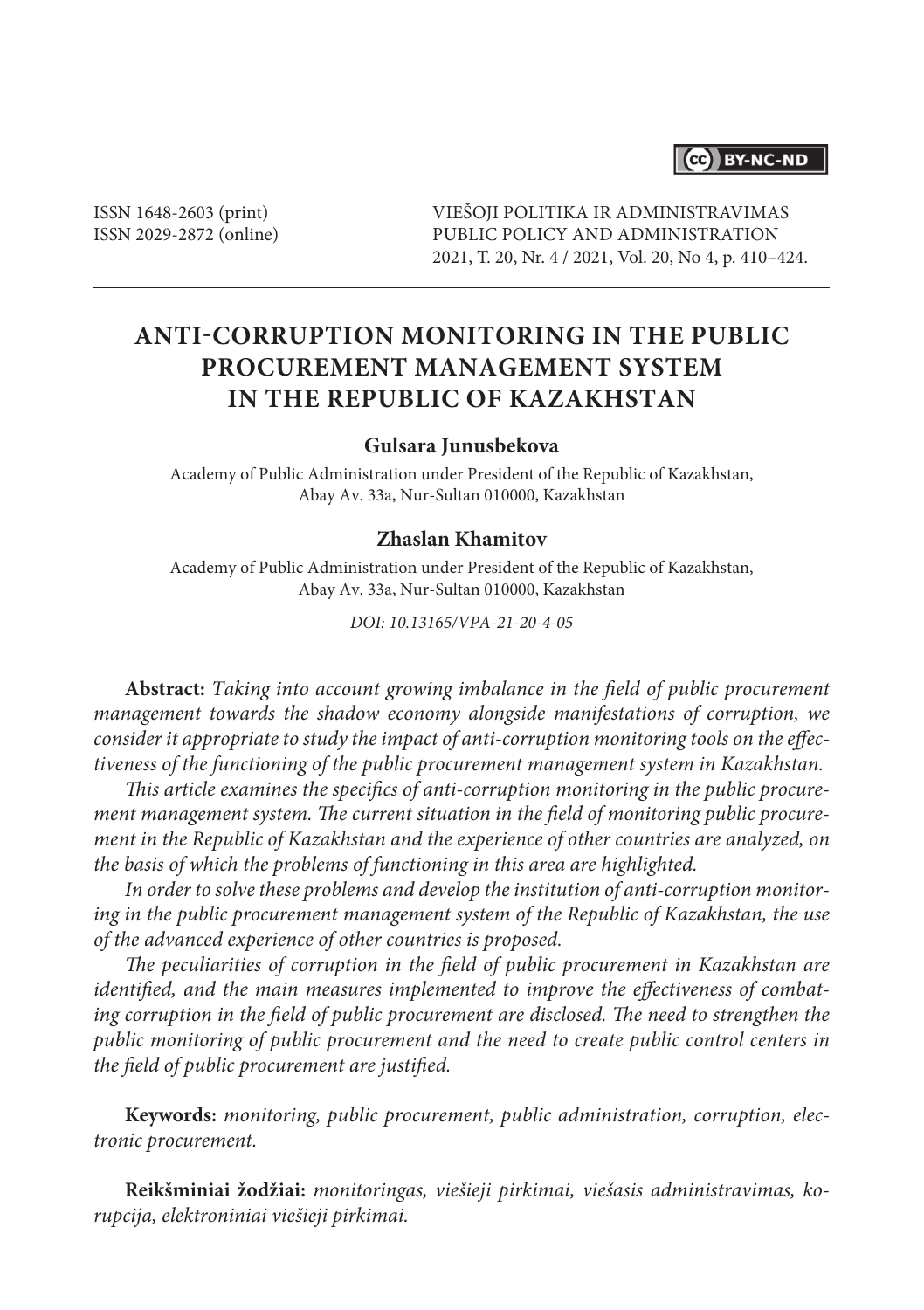### **Introduction**

In the last decade, issues in the effective fight against corruption in Kazakhstan have become relevant as bribery has weakened the economy of any state, contributed to the spread of the shadow economy, and reduced the contribution of tax revenues to the state budget. Moreover, the economy and production itself, in turn, has undoubtedly suffered. This reduces the level of confidence in the state apparatus, and, therefore, harms the country's international reputation.

 Since Kazakhstan gained independence, the state has begun a consistent and functional fight against corruption. This direction was enshrined in various strategic documents at the state level. For example, in the "Kazakhstan–2050" Strategy (Official website of the President 2012), the eradication of corruption as a phenomenon was defined as one of the key priorities for entry into the ranking of the world's thirty most competitive countries.

In another strategic document, the Plan of the Nation "100 Concrete Steps" (Financial Monitoring Agency 2015), new priorities were identified in the implementation of the state's anti-corruption policy. This document outlined a number of new preventive measures, including monitoring anti-corruption processes, assessing the risks of corruption violations, forming a common civil and legal culture of countering corruption manifestations, summarizing the results of annual work, developing appropriate specific recommendations to solve the identified problems, and further developing the state's anti-corruption policy.

However, despite the efforts made by the state to combat corruption, this problem maintains its relevance, and remains to be solved both at the legislative and at the organizational level. This is evidenced by data from the Corruption Perceptions Index for 2019, published by the international non-governmental organization Transparency International (2020), where Kazakhstan scored 34 points and placed 113th – 11 places higher than its 2018 position of 124th.This indicates the relevance of the research topic, as well as the importance and complexity of the theoretical and practical aspects of combating corruption. First, this predetermines the need for a thorough study of anti-corruption monitoring in public procurement, which plays a special role in combating corruption and fraud and is designed to constantly monitor compliance with anti-corruption restrictions and the implementation of anti-corruption measures in a specific institution, organization, state authority, or local self-government.

Public procurement plays an important role in the provision of public services, including health care, education, infrastructure, and public safety. The share of public procurement in Kazakhstan's GDP is 6.6%, which is relatively lower than the average level of this indicator in the states of the Organization for Economic Cooperation and Development (OECD). At the same time, public procurements account for 43% of total government budget expenditures, which is more than the OECD average (OECD 2019).

Therefore, anti-corruption monitoring is an important component of overcoming corruption and increasing efficiency in public procurement. There are a number of approaches to its implementation, and each country chooses the one that is most relevant to the functioning of its procurement system.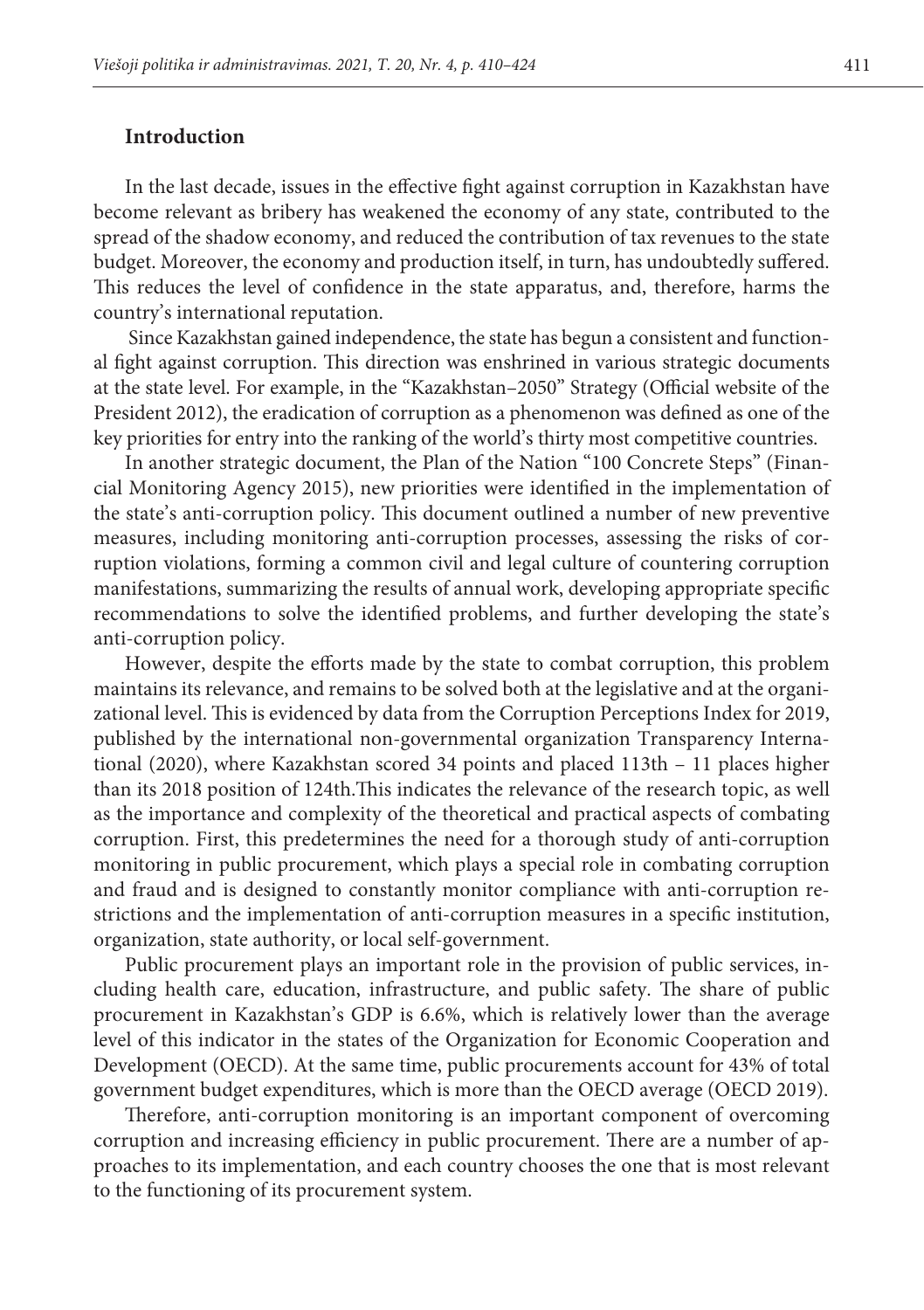### **Literature review**

Some definitions should first be considered. The concept of *monitoring* – which began to be widely used in the second half of the 20th century – means tracking, and derives from the Latin root *monitor*: *overseer*, *supervisor*. In modern political, sociological, legal, economic, and other special literature, a variety of definitions of monitoring have been used (*Dictionary of Economic Terms* 2012).

As for the definition of *corruption risks*, in the Law of the Republic of Kazakhstan "On Combating Corruption" this concept shall be considered as the possibility of the occurrence of causes and conditions conducive to the commission of corruption offenses.

In addition, this law uses the term *anti-corruption monitoring*, which means the activities of anti-corruption agents in collecting, processing, summarizing, analyzing, and evaluating information regarding the effectiveness of anti-corruption policy, the state of law enforcement practices in the field of anti-corruption, and society's perception and assessment of the level of corruption (Law of the Republic of Kazakhstan 2020).

The basis for studying the role of anti-corruption monitoring in the public procurement system allows it to be considered from various points of view in scientific research. In international scientific research, there are many papers that highlight the role of monitoring in the procurement system as one of the most important elements that lead to the reduction of corruption risks.

In one such paper, Baltutite (2018, 52–57) notes that, in addition to carrying out administrative and financial control, special attention should be paid to auditing and monitoring in the procurement system, since the final result of the financial provision of public procurement is possible only with the efficient legal use of funds from the relevant budgets.

As noted by Hellawell (1991), one important element of anti-corruption monitoring in the public procurement system is surveillance based on the collection and analysis of data in the system of statistical information on procurement procedures.

Espejo (2020) observed that the high-quality execution and fulfillment of the state contract on time is of great importance. Monitoring and penalties for non-compliance serve as a means of pressure that can be applied to unfair procurement participants. Espejo reaches this conclusion by analyzing fines, and considers a number of monitoring mechanisms.

Public participation in public procurement monitoring can identify potential corruption risks in a timely manner, and can determine that public procurement authorities have abused their official position. Since public organizations are not part of a regional or municipal system of government; they have greater independence in their actions, including in assessing corruption in the public procurement process.

Monitoring of public procurement is one of the most effective anti-corruption mechanisms in this area. A positive influence is an indicator of the supervision of the federal executive authorities, which creates obstacles to corruption in the activities of regional authorities. An effective means of overcoming corruption in public procurement is the notion that state supervision includes public procurement in public places and public organizations (Zhunuspayev 2019).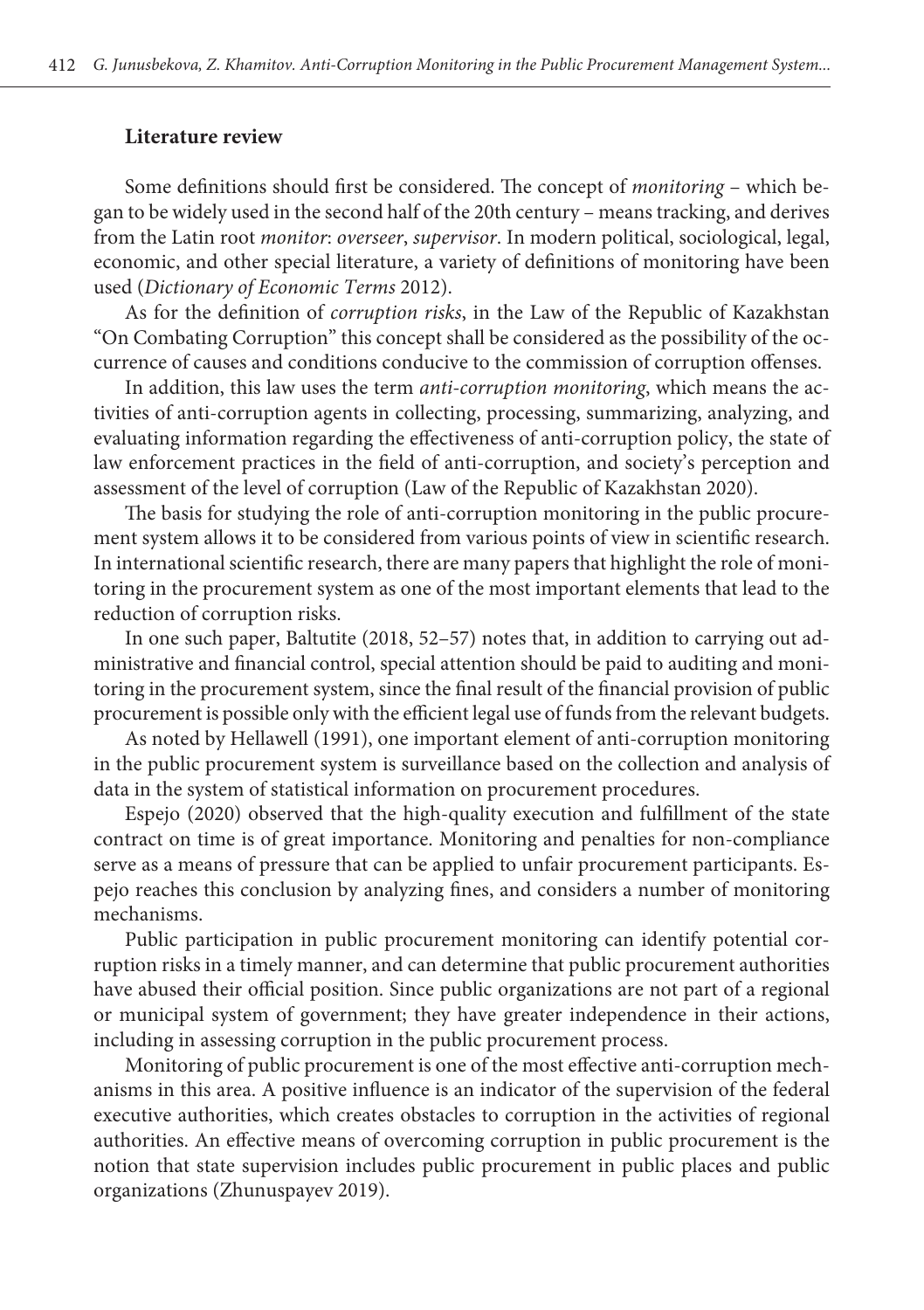Thus, taking into account the best practices in the organizational aspect of building a system for public procurement monitoring in Kazakhstan shall ensure its more effective functioning.

Special attention should be paid to electronic means of monitoring public procurement.

The application of electronic tools to public procurement in Kazakhstan has not completely prevented violations of the law. It follows from the review that the most complex and subjectively assessed elements of the public procurement process, such as the formation of the terms of the contract or the determination of its subject matter, cannot be algorithmized. These elements instead remain in the sphere of human discretion, which shall be subject to generalized but not stereotyped legal impact (Rodionova 2020).

In this regard, the public can play a special role in organizing the anti-corruption monitoring of public procurement in Kazakhstan. The value of public monitoring is that more attention is paid to highlighting issues, in particular corruption risks, rather than describing the current state of the procurement system in a particular country.

Dutch researchers and (2017) noted that in order to achieve high-quality public monitoring, repeated analysis of large amounts of data is necessary. It seems appropriate to combine automatic risk indicators and manual analysis by experts. Using the characteristics of public procurement in the procurement process, it is possible to indicate which projects are expected to be more likely to be corrupt and, accordingly, to develop an early warning system. In addition, knowing which characteristics create more opportunities for corruption may mean that public procurement procedures can be adapted to minimize the risk thereof.

The works of these authors mainly reflect the theoretical aspects of the anti-corruption monitoring of public procurement and the specifics of its implementation in individual states.

However, the literature lacks comprehensive monographic studies of the features of anti-corruption monitoring of public procurement in Kazakhstan and the practical aspects of its implementation.

#### **Research methods**

The regulatory and legal framework of the public procurement monitoring system in Kazakhstan was analyzed, including Decrees of the President of the Republic of Kazakhstan, Laws, and Resolutions of the Government of the Republic of Kazakhstan.

Theoretical research methods were applied in this work, which included the analysis and generalization of information provided by periodic business and scientific publications in the areas of analysis and monitoring of public procurement. Logical, comparative research methods were used, as a result of which it was possible to obtain the necessary information about public procurement.

As an empirical research base for the analysis of the public procurement system, the authors utilized statistical data from the Anti-Corruption Agency and the Ministry of Finance of the Republic of Kazakhstan, where the following indicators were selected: the number of criminal offenses in the sectoral context; the number of persons who committed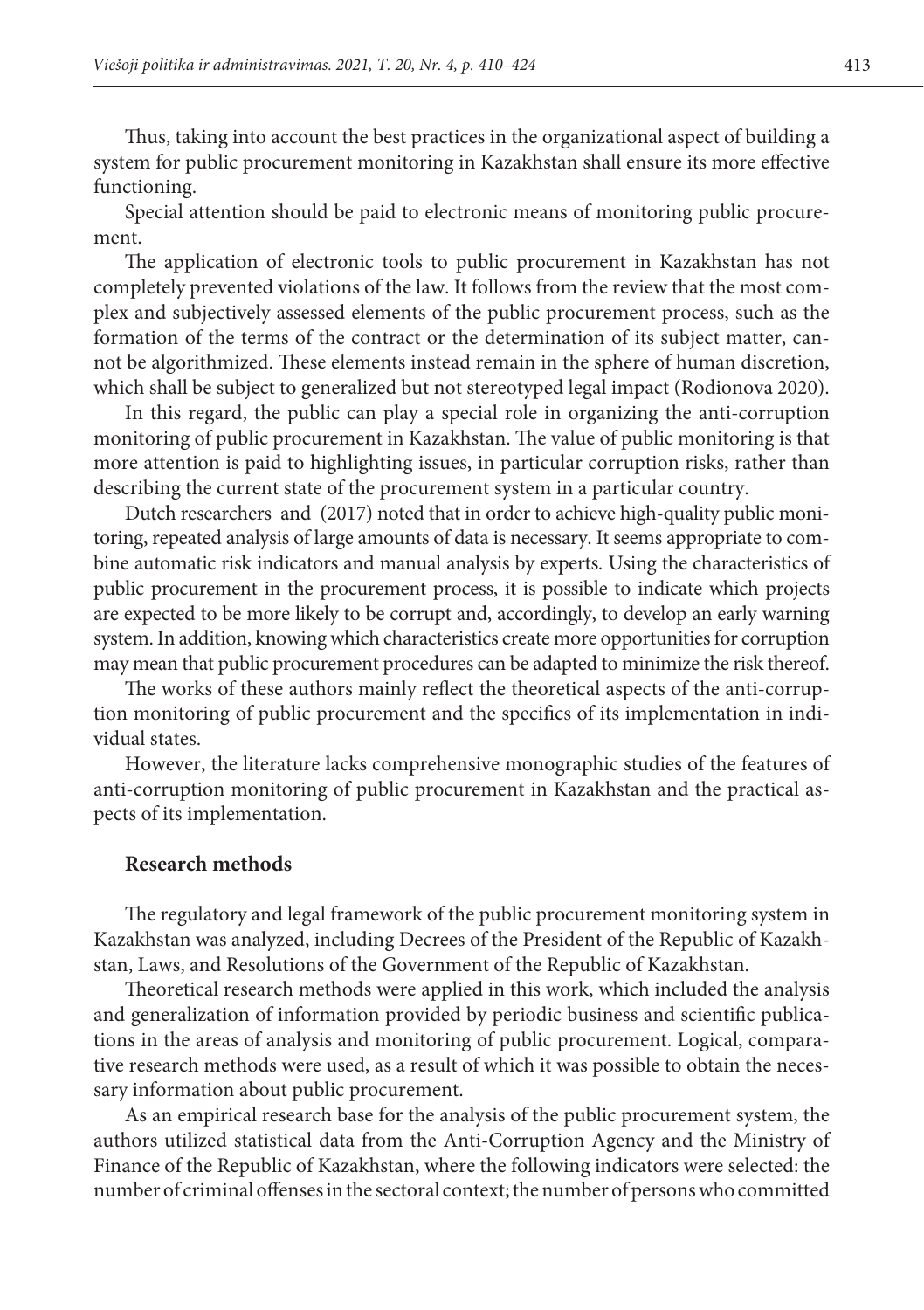a crime in the field of procurement and the amount of damage; and the number of registered customers and suppliers on the procurement portal.

Quantitative and qualitative research methods were used. At the same time, a sociological survey was conducted on the public procurement portal of the Ministry of Finance to enable fully-fledged analysis and research in this area, as well as to develop effective anti-corruption monitoring measures for the public procurement process. The number of respondents to this survey exceeded 6,000. The sociological survey was posted on the portal in February 2021; to ensure reliable analysis, the survey results were uploaded monthly and decrypted together with employees of the Ministry of Finance.

### **Results**

Kazakhstan has been actively working to improve its public procurement system and maximize its potential, and in recent years significant changes have been made to the legislation on public procurement.

According to the Ministry of Finance of the Republic of Kazakhstan, in 2019 state purchases were made in Kazakhstan for a total amount of approximately KZT 349.1 trillion, which was noticeably higher (22%) than in 2015. This once again underlines the fact that state structures in Kazakhstan have a very significant economic impact.

The volume of procurement in the quasi-public sector exceeds the volume of strictly public procurement by 6–8 times, and more than 55% of all crimes in the quasi-public sector are committed in the field of procurement.

In other words, public procurement in Kazakhstan can be considered a large market. According to the Ministry of Finance of the Republic of Kazakhst an (2019), in 2016 KZT 1.4 trillion were spent from the budget on public procurement. In 2017, this figure doubled to KZT 3.2 trillion, and by 2019 it had increased to KZT 349 trillion (USD 81 million as of August 2021) – a 150-fold increase, compared to 2015.

The introduction of the web portal of public procurement in Kazakhstan has expanded the circle of participants in competitive bidding. At the end of 2019, the number of registered users, including suppliers, was 321,382, and the number of registered customers (state organizations) reached 24,201 (Public Procurement of the Ministry of Finance of the Republic of Kazakhstan, n.d.).

Despite the measures taken by the state and the introduction of the web portal of procurement, the issue of transparency and fair dealings in the public procurement process remains, as public procurement continues to be one of the most corrupt areas of the state.

According to the Anti-Corruption Agency of the Republic of Kazakhstan, corruption offenses in the field of public procurement for the past 5 years (2016–2020) amounted to 1,952 incidents. The total established damage caused by criminal cases in the field of procurement for the same period (2016–2020) amounted to more than KZT 17.5 trillion (USD 40 million as of August 2021). The number of persons who committed a crime in the field of public procurement increased from 140 in 2016 to 211 in 2020.<sup>1</sup>Both custom-

<sup>1</sup> According to the Anti-Corruption Agency of the Republic of Kazakhstan // Letter of the APK of the Republic of Kazakhstan No. 4-11-612 dated October 29, 2020.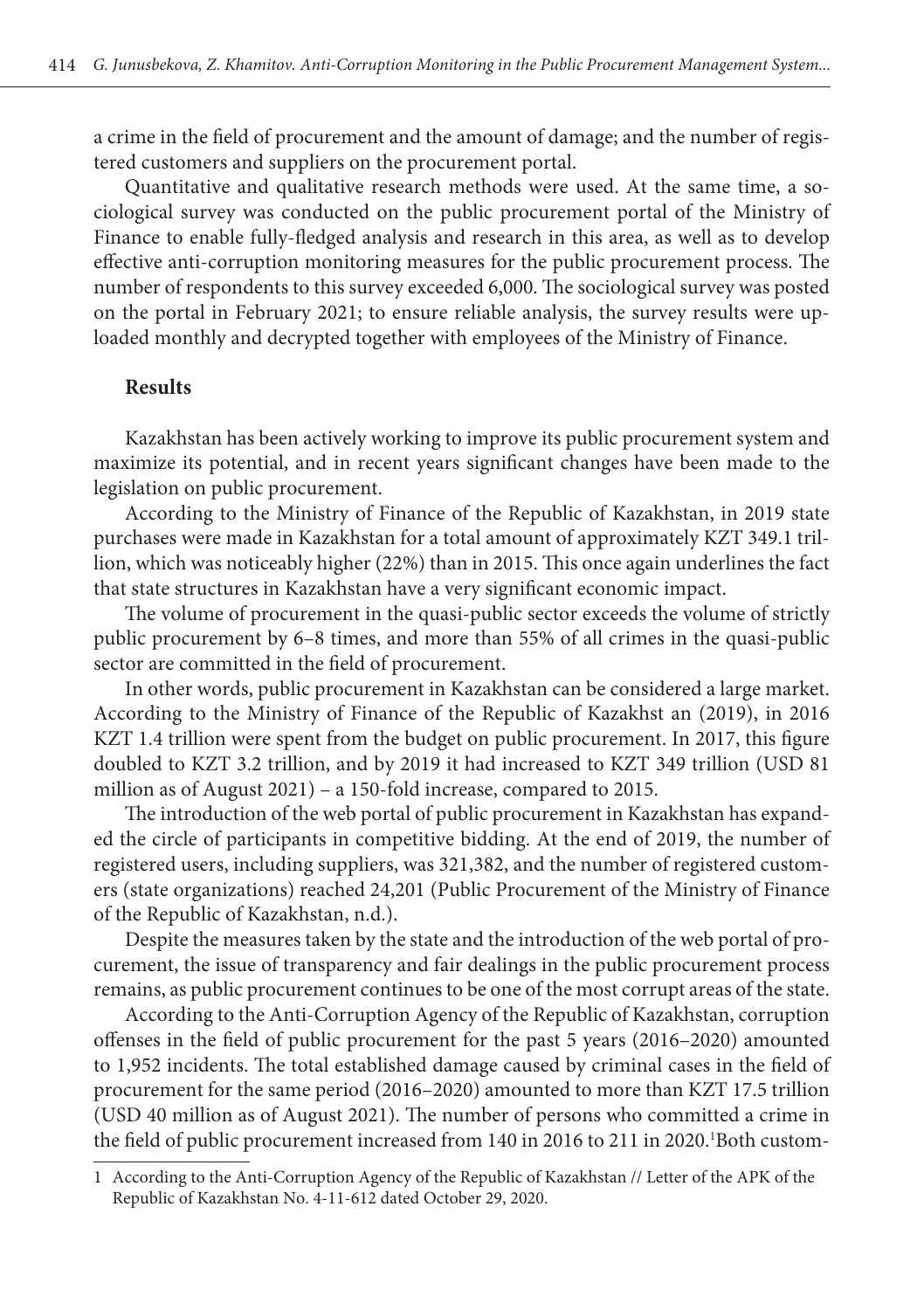ers represented by state bodies and suppliers represented by businesses are interested in<br>the distribution of the embedded funds allocated funds allocated for the embedded for the embedded for the emb the so-called "cutting" of budget funds.

Most corruption offenses relate to the distribution of tenders, the illegal conclusion of contracts, the declaration of fictitious acts of work performed, the conclusion of additional agreements to public procurement contracts, and the overpricing of works, goods,<br>and corriece and services.

Essentially, this process represents the embezzlement of budget funds allocated for the repair, construction, and reconstruction of facilities, as well as bribery when lobbying for the interests of individual suppliers.

If we are to consider the structure of corruption offenses in the sectoral context, one can observe that 140 offenses were committed in the construction of state facilities, 90 in the housing and utilities sector, 77 in the education sector, 33 in the healthcare sector, 15 in the healthcare sector, 15 in the agriculture sector, and 15 in the social security sector (Figure 1).



*Figure 1.* The structure of criminal corruption offenses in the field of public procurement **in Kazakhstan by sector.** 

 *Source: Compiled by authors based on OECD (2016, 2019, 2020).* In 2020, by the Order of the Chairman of the Anti-Corruption Agency of the Republic of Kazakhstan, new rules for conducting anti-corruption monitoring were adopted (On Approval of the Rules, 2020), marking the first time the legal regulation of the process of anti-corruption monitoring of public procurement in the Republic of Kazakhstan was carried out. These rules distinguish two types of anti-corruption monitoring – complex and thematic. During complex monitoring the assessment of law enforcement practice in combating corruption in different areas is carried out. During thematic monitoring, the assessment is made only for a certain area of activity, either for a specific state body,

organization, or subject of the quasi-public sector. Monitoring of public procurement in the Republic of Kazakhstan is carried out by collecting information on the implementation of public procurement and its subsequent synthesis, analysis, systematization, and evaluation. The monitoring of public procurement is carried out by the authorized body using the information provided on the public procurement web portal.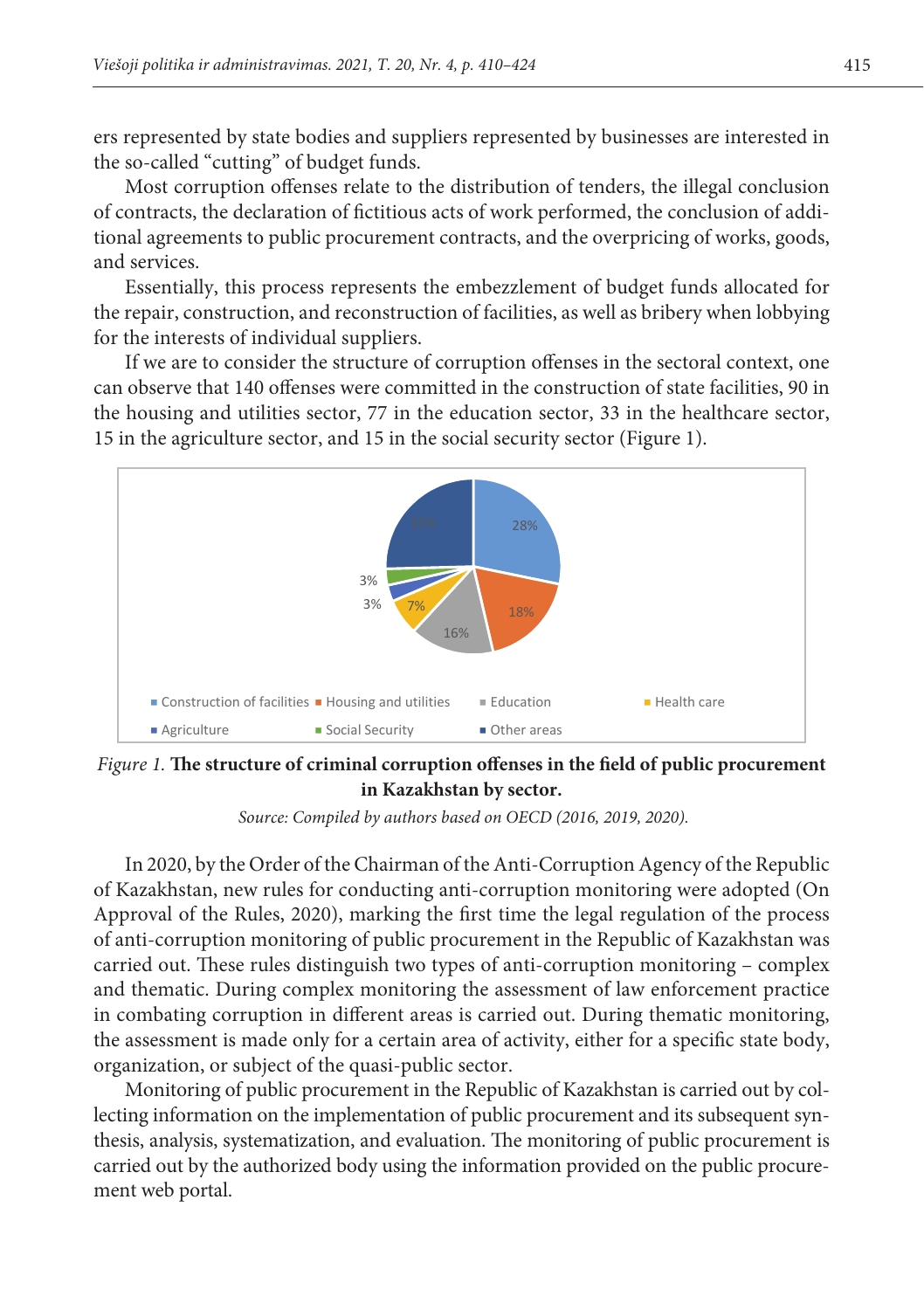It should be noted here that certain difficulties arise in the process of monitoring public procurement in the quasi-public sector. The procurement activities of various subsidiaries of the same holding are not sufficiently coordinated. In the case of JSC NWF Samruk-Kazyna, there is a central structural unit at the holding level that analyzes ongoing purchases and makes appropriate recommendations. As part of the reforms carried out with the introduction of requirements for the application of uniform procurement rules, the quasi-public sector was brought closer to the general public procurement system, but for the most part it still remains on the outside. Separate regulations for different procurement systems create a fragmented platform with a complex legal framework, which creates an additional burden on suppliers participating in different procurement systems.

The practical significance of the results of the anti-corruption monitoring of public procurement lies in the fact that they allow state authorities to eliminate identified deficiencies by taking appropriate organizational and legal measures. According to the results of the anti-corruption monitoring of state procurement, the Authorized Body annually draws up a report, which is subsequently sent to the Administration of the President of the Republic of Kazakhstan and the Government of the Republic of Kazakhstan. According to the report of the Anti-Corruption Agency of the Republic of Kazakhstan, 74 anti-corruption monitoring activities were carried out in the first half of 2020, according to the results of which 660 recommendations were made, which are monitored on a systematic basis.

Countering corruption risks in the field of public procurement, on behalf of the President, is carried out by the Agency in an online format and operates in several directions. These include: promoting the ideology of integrity and creating special monitoring groups, information headquarters, monitoring platforms, and project offices; improving the forms of interaction with the media and the public according to the principle of openness and transparency; and holding weekly and thematic briefings.

These platforms are constantly being updated, which makes it possible to realize most of the opportunities that digitalization provides, including the introduction of mechanisms for the automatic accounting, analysis, control, and monitoring of purchases.

All of these activities are aimed at the timely, fully-fledged informing of citizens regarding the effectiveness of anti-corruption activities.

Meanwhile, despite the measures already taken to develop the anti-corruption monitoring of public procurement, a number of problems remain in this area that mainly relate to openness and transparency. In addition, as the Director of the Center for Analysis of Social Problems, M. Makhmutova notes that the Law of the Republic of Kazakhstan "On Public Procurements" contains a list of areas that "do not fall under public procurement, and on these aspects of exceptions there are certain problems" (Vorotilov 2015).

In this regard, the activation of the further development of the public procurement monitoring system in Kazakhstan determines the need to study international experience in this area.

Monitoring public procurement at the national level in other countries is usually one of the most important functions performed by central procurement administrations,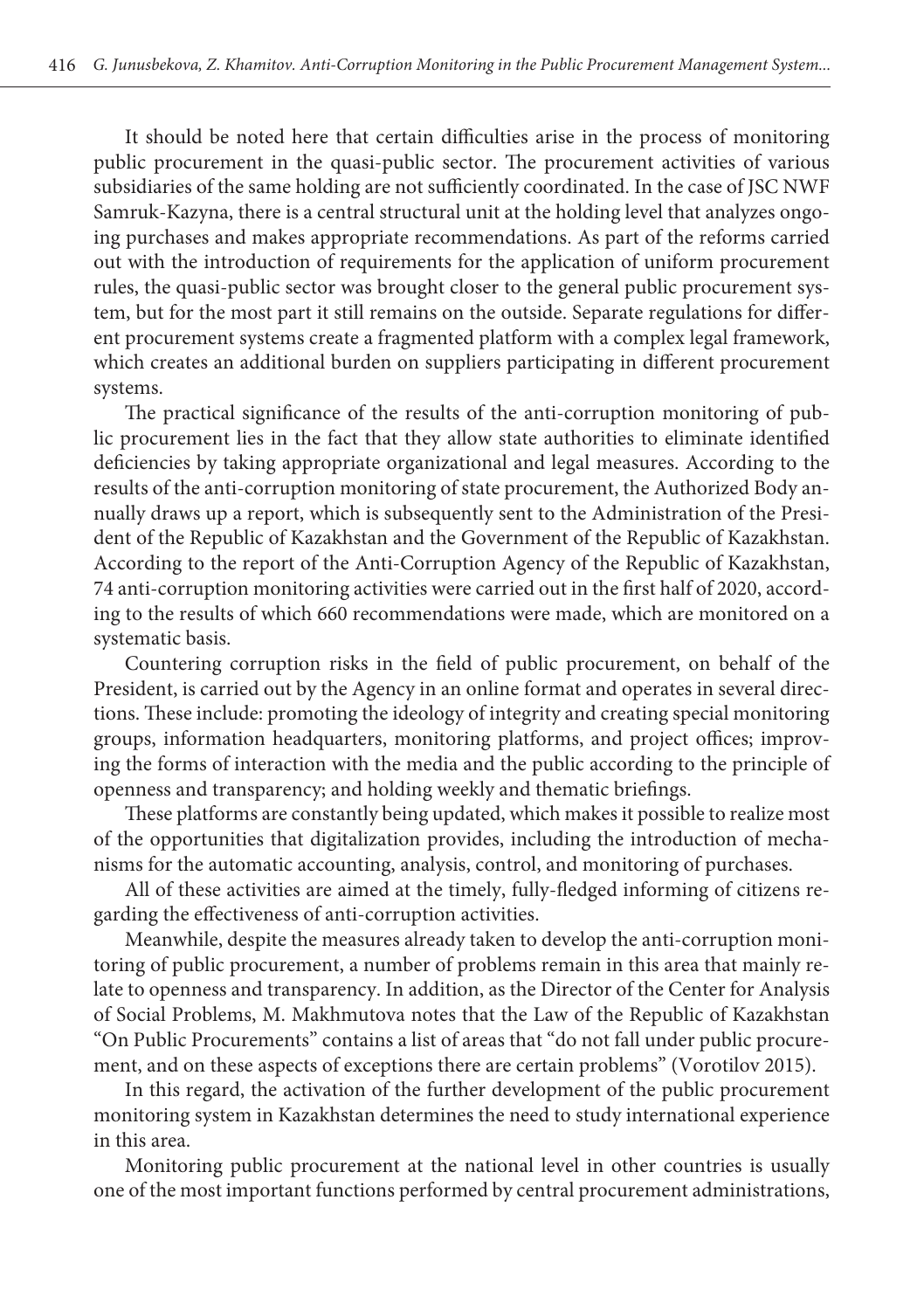along with activities such as defining procurement policies and drafting primary legislation, drafting secondary legislation (developing implementation tools and preparing manuals, instructions, guidelines, etc.), and international cooperation in public procurement. By studying international experience of anti-corruption procurement monitoring, a table was compiled that shows which departments and ministries are responsible for public procurement issues in each country.

| Country    | Bodies that perform the functions of monitoring public procurement                                                                                                                                                                                                                                                                                                                                                                                                                                                                                                                                                                                                                                                                                              |  |  |
|------------|-----------------------------------------------------------------------------------------------------------------------------------------------------------------------------------------------------------------------------------------------------------------------------------------------------------------------------------------------------------------------------------------------------------------------------------------------------------------------------------------------------------------------------------------------------------------------------------------------------------------------------------------------------------------------------------------------------------------------------------------------------------------|--|--|
| Spain      | The Administrative Procurement Advisory Board (Junta Consultativa de Con-<br>tratación Administrativa - "Bureau"), which is part of the Ministry of Finance and<br>Administration, is responsible for monitoring public procurement.                                                                                                                                                                                                                                                                                                                                                                                                                                                                                                                            |  |  |
| France     | France has at least two key institutions at the central level that carry out monitor-<br>ing functions: 1) the Department of Public Procurement of the Ministry of Economy<br>and Finance; and 2) the Department of Legal Affairs of the Ministry of Economy and<br>Finance (Direction des Affaires juridiques - DAJ).                                                                                                                                                                                                                                                                                                                                                                                                                                          |  |  |
| Italy      | The National Anti-Corruption Agency (Autorità Nazionale Anticorruzione -<br>ANAC) is responsible for ensuring compliance with the principles of legality, transpar-<br>ency, and the competition of operators in the public procurement market.                                                                                                                                                                                                                                                                                                                                                                                                                                                                                                                 |  |  |
| Portugal   | The National Agency for Public Procurement (ANCP) deals with transparency<br>in the public procurement sector. The mission of the agency is to monitor the most<br>important aspects of the conclusion and execution of agreements on public works and<br>concessions. By processing the collected data, the observatory can receive indicators,<br>reports, and statistics, thereby improving its awareness of how the procurement system<br>functions.                                                                                                                                                                                                                                                                                                        |  |  |
| Ukraine    | The State Audit Service, the Antimonopoly Committee (AMCU), and the Account-<br>ing Chamber of Ukraine exercise control over public procurement within the frame-<br>work of their powers determined by the Constitution and Laws of Ukraine. Effective<br>tools include the ProZorro system and the DoZorro monitoring portal.                                                                                                                                                                                                                                                                                                                                                                                                                                 |  |  |
| Germany    | The system of control over public procurement procedures operating in Germany<br>meets the requirements of the EU, but has certain specificities, including two instances:<br>an appeal element – in the form of an independent institution; and a judicial element –<br>in the form of a judicial body.                                                                                                                                                                                                                                                                                                                                                                                                                                                        |  |  |
| <b>USA</b> | Responsibility for the legal support of procurement policy and the formation of con-<br>tractual public procurement systems lies with the Office of Federal Procurement Policy,<br>one of the subdivisions of the Office of Management and Budget under the President of<br>the United States. The US National Procurement Data System is characterized by:<br>• the use of various mechanisms for monitoring the execution of contracts, proce-<br>dures for acceptance and evaluation of results, analysis of the effectiveness of meet-<br>ing state (public) needs, and the system for managing public deliveries of products;<br>• the strict regulation of procedures, federal interaction, and accountability, allowing<br>for resistance to corruption. |  |  |

*Table 1.* **International experience in monitoring public procurement**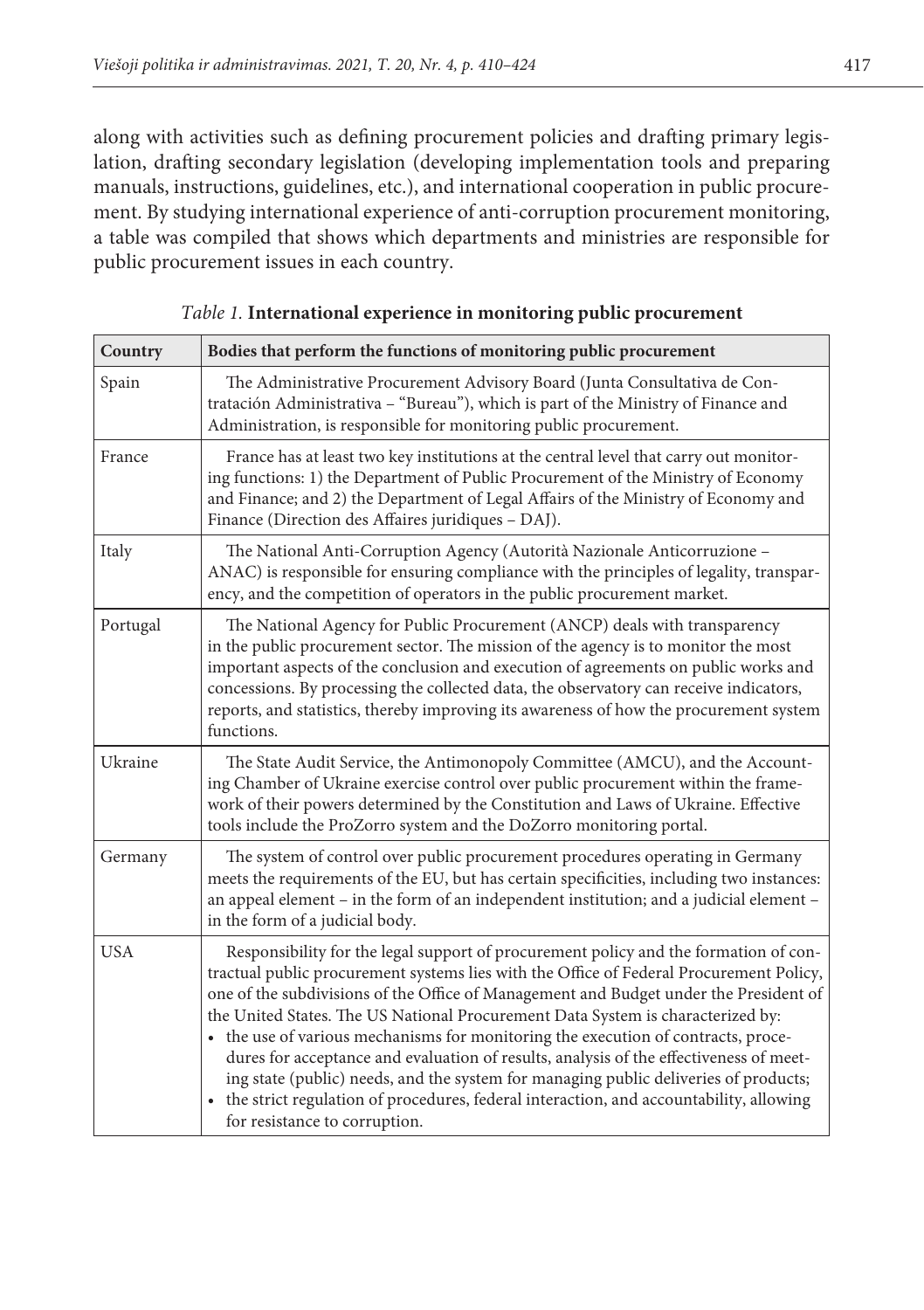| Country     | Bodies that perform the functions of monitoring public procurement                                                                                                                                                                                                                                                                                                                                                                                                                                                                                                                                          |  |
|-------------|-------------------------------------------------------------------------------------------------------------------------------------------------------------------------------------------------------------------------------------------------------------------------------------------------------------------------------------------------------------------------------------------------------------------------------------------------------------------------------------------------------------------------------------------------------------------------------------------------------------|--|
| <b>UK</b>   | The British contract system is centralized, and a special authorized body subordi-<br>nate to the Treasury – the Office of State Affairs – analyzes and evaluates the need, as<br>well as the possible risks, of placing a particular public procurement. One of the most<br>important aspects of the activities of the UK Government Office is the implementation<br>of a unified state policy in the field of public procurement, which implies support for<br>the order placement process, management of concluded contracts, as well as monitor-<br>ing and justification of their implementation, etc. |  |
| South Korea | All purchases are conducted through the online electronic procurement system<br>(KONEPS), where all tender information is posted, and the Korean Public Procure-<br>ment Service (PPS) is uniformly regulated.                                                                                                                                                                                                                                                                                                                                                                                              |  |

|  | Source: OECD (2019) |  |
|--|---------------------|--|
|--|---------------------|--|

An illustrative example is provided by the experience of Ukraine, which, despite a period of political instability and economic difficulties, is making serious efforts to build a comprehensive public procurement system. The Ukrainian public procurement system took first place in the Transparent Public Procurement Rating (a rating of the transparency of public procurement), receiving 97.05 points out of a possible 100. This rating is conducted by the Institute for Development of Freedom of Information jointly with partner organizations; it assesses public procurement legislation and the transparency of processes at every stage of the tender, and includes 39 countries from all over the world.

Among the most significant improvements, experts from Transparency International noted the introduction of the ProZorro system.

Various interesting projects have been implemented on the basis of the ProZorro database which contribute to the further development of the anti-corruption monitoring system. For example, The Anti-Corruption Monitor Project (www.acm-ua.org) analyzes all ProZorro tenders for corruption risks, and gives state bodies, businesses, and the public the opportunity to identify and question suspicious tenders (Gruba 2020).

#### **Survey data**

In February 2021, to conduct a full analysis and study of the public procurement system, the authors conducted a sociological survey among participants in the procurement of goods, works, and services in the business community using the Portal of Electronic Public Procurement of the Ministry of Finance of the Republic of Kazakhstan (https:// goszakup.gov.kz/). The total number of respondents surveyed was 6,000 people.

The respondents answered questions on the website of the public procurement portal. Of those who had observed corruption, most believed that corruption is manifested at the stage of preparing the documentation (24.7%) and when accepting goods and works (24%).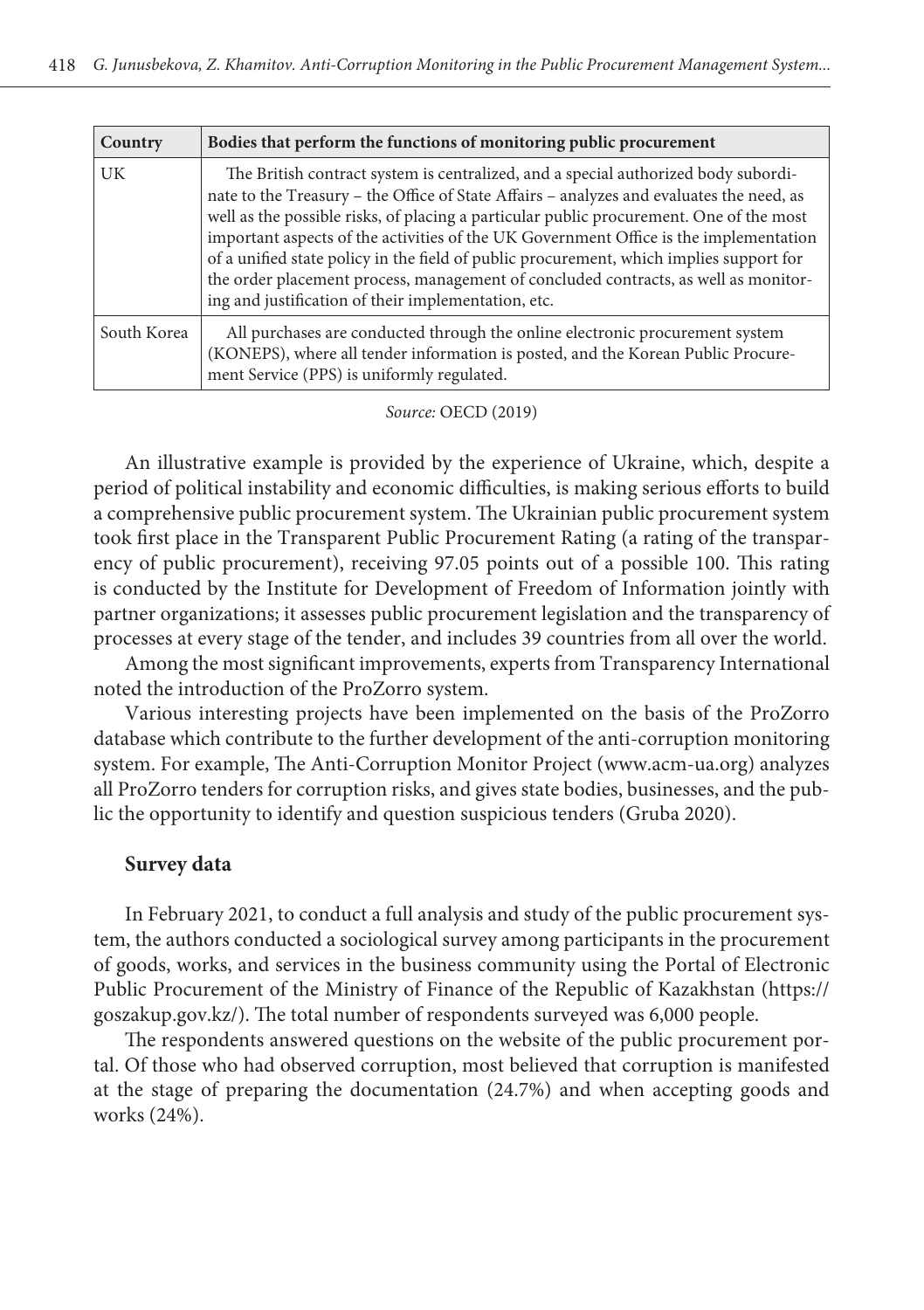

*Source: compiled by the author based on survey data on the public procurement portal. Figure 2.* **The results of the survey regarding the manifestation of corruption** Source: compiled by the author based on survey data on the public procurement portal.

Regarding the level of corruption observed in the procurement system of the Repubobserved a high level. edly, and 14.2% observed a high level. lic of Kazakhstan, 51% of respondents did not encounter it, 6.1% encountered it repeat-



## Figure 3. Results of the survey on the level of corruption observed in the system of Public Procurement of the Republic of Kazakhstan

Source: compiled by the author based on survey data on the public procurement portal.

Most respondents indicated the following:

- 1. Corruption in the public procurement system is a very serious problem, and it is necessary to take various methods leading to the reduction of corruption risks.
- 2. Today, corruption risks have moved to the stage of acceptance of goods and works.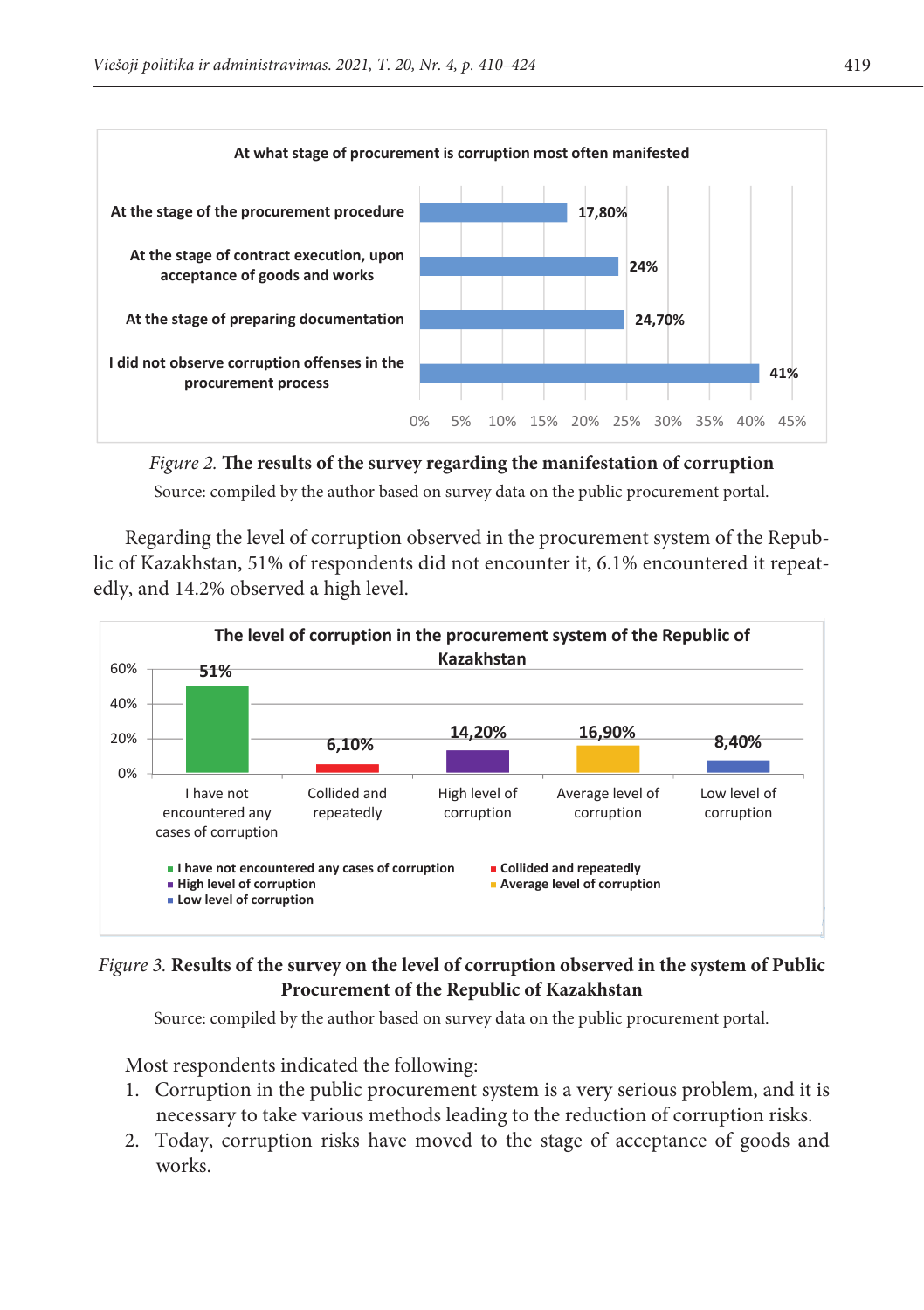- 3. There is a need to reduce the participation of the human factor, since during the formation of documentation and during the acceptance of goods and works there is often a conspiracy between the customer and the supplier.
- 4. The level of confidence of participants in the public procurement of the Republic of Kazakhstan should become the main indicator of its effectiveness.
- 5. The media, the internet, and social networks are the main sources of information on combating corruption. Monitoring bodies need to inform and pay more attention to both customers and suppliers regarding the work being done and the consequences of corruption.

## **Discussions and conclusions**

In the modern world, the role of public procurement is becoming an important driving force of economic development. The study of the topic of anti-corruption monitoring in the public procurement management system is quite extensive. The results of our research allow us to draw certain conclusions.

- 1. One of the main causes of corruption in public procurement is the need to reduce the participation of the human factor in decision-making – that is, to automate the system. It is necessary to analyze the processes of concluding and executing contracts between customers and suppliers in order to optimize delivery time and payment for goods, works, and services. It is also necessary to adjust time and procedural rules in order to exclude situations with delays on the part of government officials.
- 2. In order to reduce corruption risks, we would consider it appropriate to provide, in the legislation, for the responsibility of heads of state bodies (organizers of public procurement) in cases of their inability to properly organize the procurement process. It is also necessary to jointly develop, with interested state bodies, a draft on amendments and additions, in which all procedural aspects of public procurement are provided for, with a distinction between the concepts of validity and expediency of procurement, dividing them into strictly economic or simply economic in nature.
- 3. The procedure for the formation and use of current expenses for the maintenance of state bodies should be reviewed, gradually centralizing them into one authorized body. In order to improve the quality of public procurement, measures should be taken to strengthen the unified procurement procedure, alongside the monitoring and assessment of risks on an ongoing basis with the publication of results online.
- 4. The law allows customers to enter into direct contracts with a specific supplier for the acquisition of intellectual property. However, in practice, the facts of procurement on this basis were established for goods that are not related to intellectual property objects (widely distributed goods that do not have uniqueness). The practice of concluding such direct contracts may indicate both an error (legal or technical) and the presence of a corruption component.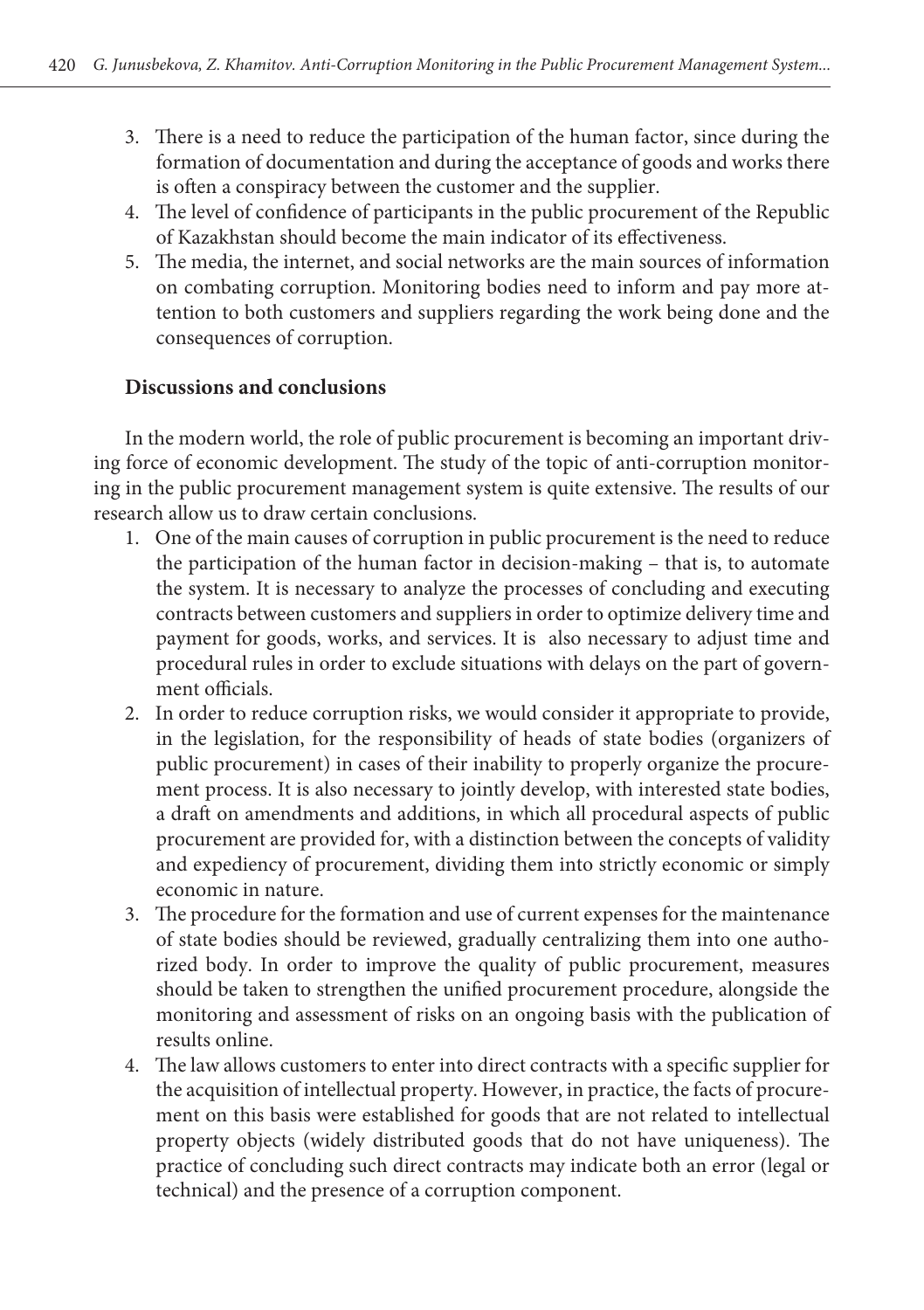Thus, the basis for recognizing the existence of a corruption risk is the conclusion of a direct contract for the purchase of goods at an unreasonably high price with a specific supplier. Government agencies should develop conceptual approaches to improving public procurement planning (systematic overestimation of prices for goods by the customer).

- 5. In order to carry out effective monitoring, it is necessary to develop and implement: automatic indicators of corruption risks, with the help of which it will be possible to automatically select those purchases that contain signs of violations of corruption legislation; and an exhaustive list of grounds for anti-corruption monitoring of public procurement, which will resolve the issue of determining the power of the authorized body to make a decision on anti-corruption monitoring in the presence of one or more of these grounds. It is necessary to publish mandatory information about the beginning and main stages of anti-corruption monitoring, as well as its results, in the e-procurement system.
- 6. The monitoring of public procurement makes sense only if it is carried out over a certain period of time and using the same or similar methodologies or a combination of methodologies. The data may change from year to year, but in the long term trends should be noticeable. The results of such monitoring are also valid only if the collected data are comparable and if, in cases where they are compared, comparison proceeds under similar conditions. Building an effective system for monitoring public procurement in the Republic of Kazakhstan, taking into account the experience of other countries, and using new information technologies will not only prevent corruption risks in the field of public procurement, but will also ensure the effectiveness of the entire public administration system as a whole.

The analysis of the situation in this area shows the need to solve certain key problems by adhering to the following steps:

## *1. Control of budget funds*

This will involve the creation of a system for monitoring the distribution of budget funds. The main task of this system should be to track the movement of public money at every stage of development – from the customer or organizer to the final supplier or subcontractor. Thus, the system should monitor and provide information on the entire chain of settlements between market participants working with the budget. In addition, the functionality of the system should allow analysts to correlate the amounts of disbursed and non-disbursed funds and specify the subject of the purchase of goods, works, and services – and their purchase price.

## *2. Penalties*

These will entail strengthening administrative control and forms of punishment for employees directly involved in the public procurement system.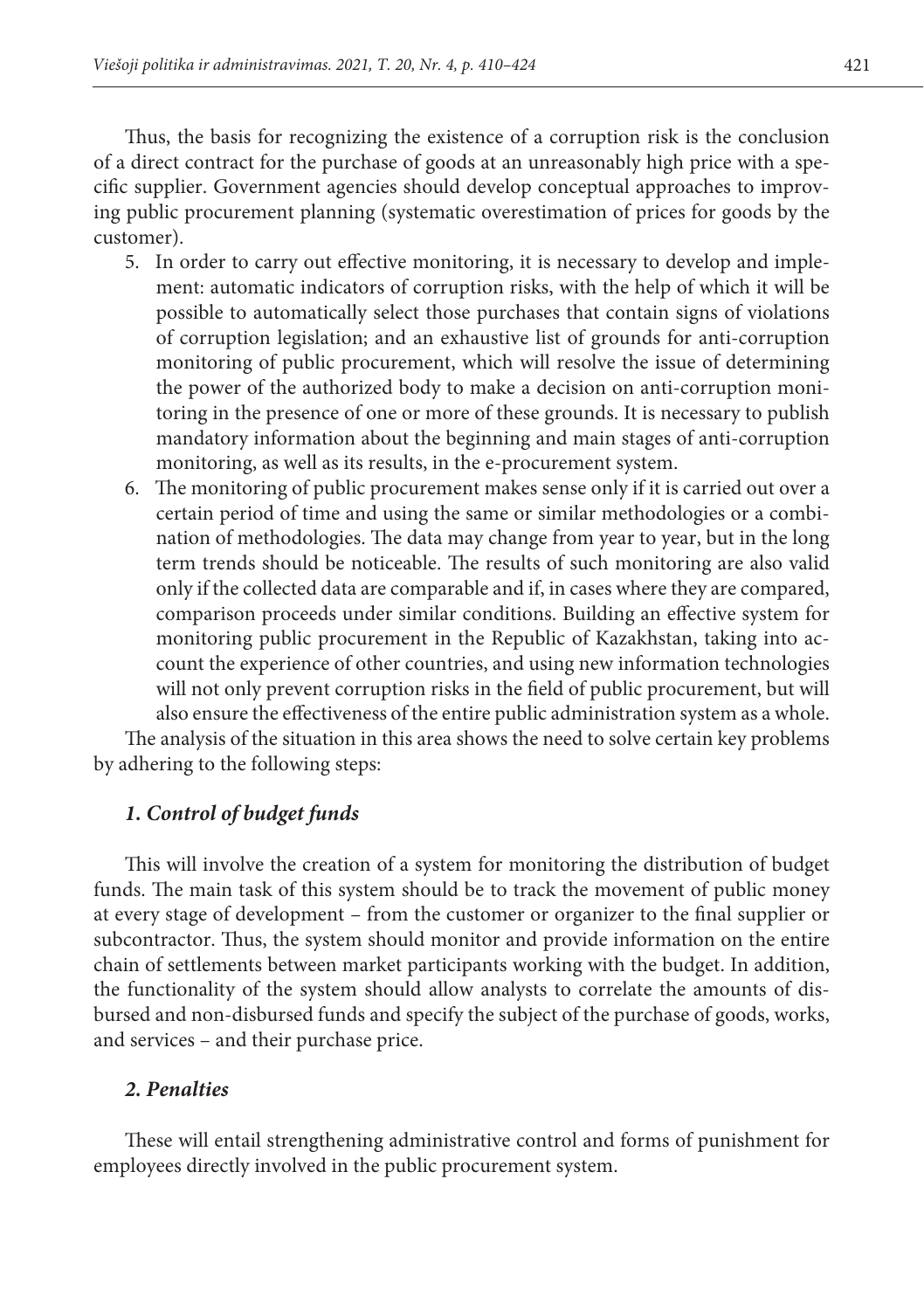### *3. Public participation in procurement monitoring*

The creation of regional and district centers of public control in the field of public procurement in the form of public organizations will characterize this step. The creation of such centers will increase the level of awareness of citizens on how to conduct public monitoring of public procurement.

In the authors' opinion, the center for public control in the field of public procurement should train public activists on how to conduct public procurement, conduct effective investigations in this direction, and contribute to improving the access of local residents to information about public procurement.

In summarizing the results of this study, it can be concluded that the introduction of the above tools in Kazakhstan would bring the monitoring of procurement in the country to a completely new qualitative level.

## **References**

- 1. Baltutite, I.V. 2018. "Compliance with the Principle of Responsibility for the Effectiveness of Meeting State and Municipal Needs as the Goal of Monitoring and Audit of Procurement." *Law* 17 (1): 52–57.
- 2. *Dictionary of Economic Terms*, s.v. "Monitoring." 2012. https://slovar.cc/ekon/term/ 2336473.html.
- 3. Espejo, D.O. 2020. "Penalties in Public Procurement." Vol. 55, 1–29.
- 4. Ferwerda, J., Deleanu, I., and Unger, B. 2017. "Corruption in Public Procurement: Finding the Right Indicators." *European Journal of Criminal Policy and Research* 23, 245–267.
- 5. Financial Monitoring Agency. 2015. "Plan of the Nation 100 Concrete Steps." https://afmrk.gov.kz/en/activity/strategy-and-program/100-concrete-steps-towards-the-implementation-of.html.
- 6. Gruba, O. 2020. "Ukrainian public procurement was recognized as the most transparent." *Prozorro*, August 14, 2020. https://infobox.prozorro.org/articles/ ukrajina-lider-u-reytingu- prozorosti-publichnih-zakupivel.
- 7. Hellawell, J. M. 1991. "Development of a Rationale for Monitoring". In *Monitoring for Conservation and Ecology*, edited by B. Goldsmith, 1–14. Dordrecht: Springer.
- 8. Law of the Republic of Kazakhstan of 06.10.2020 "On Combating Corruption."
- 9. Ministry of Finance of the Republic of Kazakhstan. 2019. "Statistical Bulletin of the Ministry of Finance of the Republic of Kazakhstan as of December 1, 2019." https://www.gov.kz/memleket/entities/minfin/documents/details/7126?lang=ru.
- 10. OECD. 2016. *Monitoring of Public Procurement (Brief 27)*. http://www.sigmaweb. org/publications/Public-Procurement-Policy-Brief-27-200117.pdf.
- 11. OECD. 2019. *Public Procurement in Kazakhstan: Reforming the System for Efficiency*. Paris: OECD Publishing. https://doi.org/10.1787/c11183ae-en.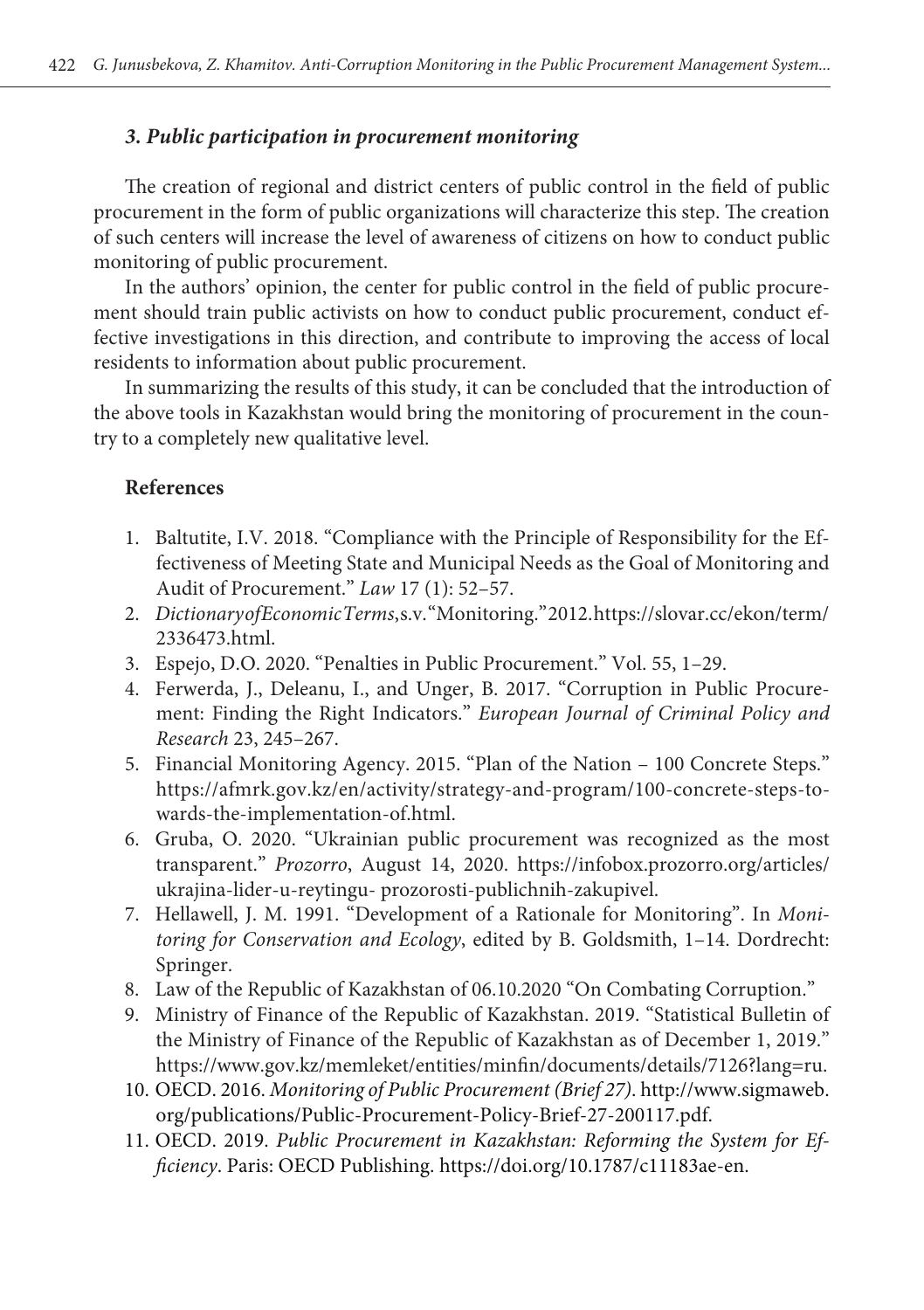- 12. OECD. 2020. *Anti-Corruption Reforms in Eastern Europe and Central Asia Progress and Challenges, 2016–2019*. https://www.oecd.org/daf/anti-bribery/ Anti-Corruption-Reforms-Eastern-Europe-Central-Asia-2016-2019-ENG.pdf
- 13. Official website of the President of the Republic of Kazakhstan. 2012. "Address by the President of the Republic of Kazakhstan, Leader of the Nation, N.Nazarbayev 'Strategy Kazakhstan-2050': A New Political Course of the Established State." December 14, 2012. https://www.akorda.kz/en/addresses/addresses\_of\_president/ address-by-the-president-of-the-republic-of-kazakhstan-leader-of-the-nationnnazarbayev-strategy-kazakhstan-2050-new-political-course-of-the-establishedstate.
- 14. On Approval of the Rules for Conducting Anti-Corruption Monitoring (2020). Order of the Chairman of the Anti-Corruption Agency of the Republic of Kazakhstan (Anti-Corruption Service) dated January 28, 2020 No. 22. Registered with the Ministry of Justice of the Republic of Kazakhstan on January 29, 2020 No. 19941. https://adilet.zan.kz/rus/docs/V2000019941.
- 15. Public Procurement of the Ministry of Finance of the Republic of Kazakhstan. (n.d.). "Register of Participants in Public Procurement." https://www.goszakup.gov.kz/ru/ registry/supplierreg.
- 16. Rodionova, O. M. 2020. "Digital procurement in Kazakhstan: experience of legal regulation." *Jurist*, no. 1, 34–39. DOI: 10.18572/1812-3929-2020-1-34-39.
- 17. Transparency International. 2020. "Corruption Perceptions Index (2020)." https://www.transparency.org/en/cpi/2020/index
- 18. Vorotilov, A. 2015. "How to save the public procurement system of Kazakhstan from Corruption". *Forbes*, July 9, 2015. https://forbes.kz/finances/tenders/ klub\_pobedivshih\_i\_nahodchivyih\_1/.
- 19. Zhunuspayev, K.T. 2019. "Anti-Corruption Mechanism in the Public Procurement System in Russia." *Humanities*, no. 2, 69.

Gulsara Junusbekova, Zhaslan Khamitov

## **Antikorupcijos stebėjimas viešųjų pirkimų valdymo sistemoje**

## Anotacija

*Atsižvelgus į didėjantį disbalansą viešųjų pirkimų valdymo srityje šešėlinės ekonomikos, korupcijos apraiškų atžvilgiu, manytina, kad tikslinga ištirti kovos su korupcija stebėsenos priemonių poveikį viešųjų pirkimų valdymo sistemos veikimo efektyvumui Kazachstane.*

*Straipsnyje nagrinėjama kovos su korupcija stebėsenos specifika viešųjų pirkimų valdymo sistemoje. Analizuojama dabartinė situacija Kazachstano Respublikos viešųjų pirkimų stebėsenos srityje ir pažangių šalių patirtis, kurios pagrindu atskleidžiamos veikimo problemos analizuojamoje srityje.*